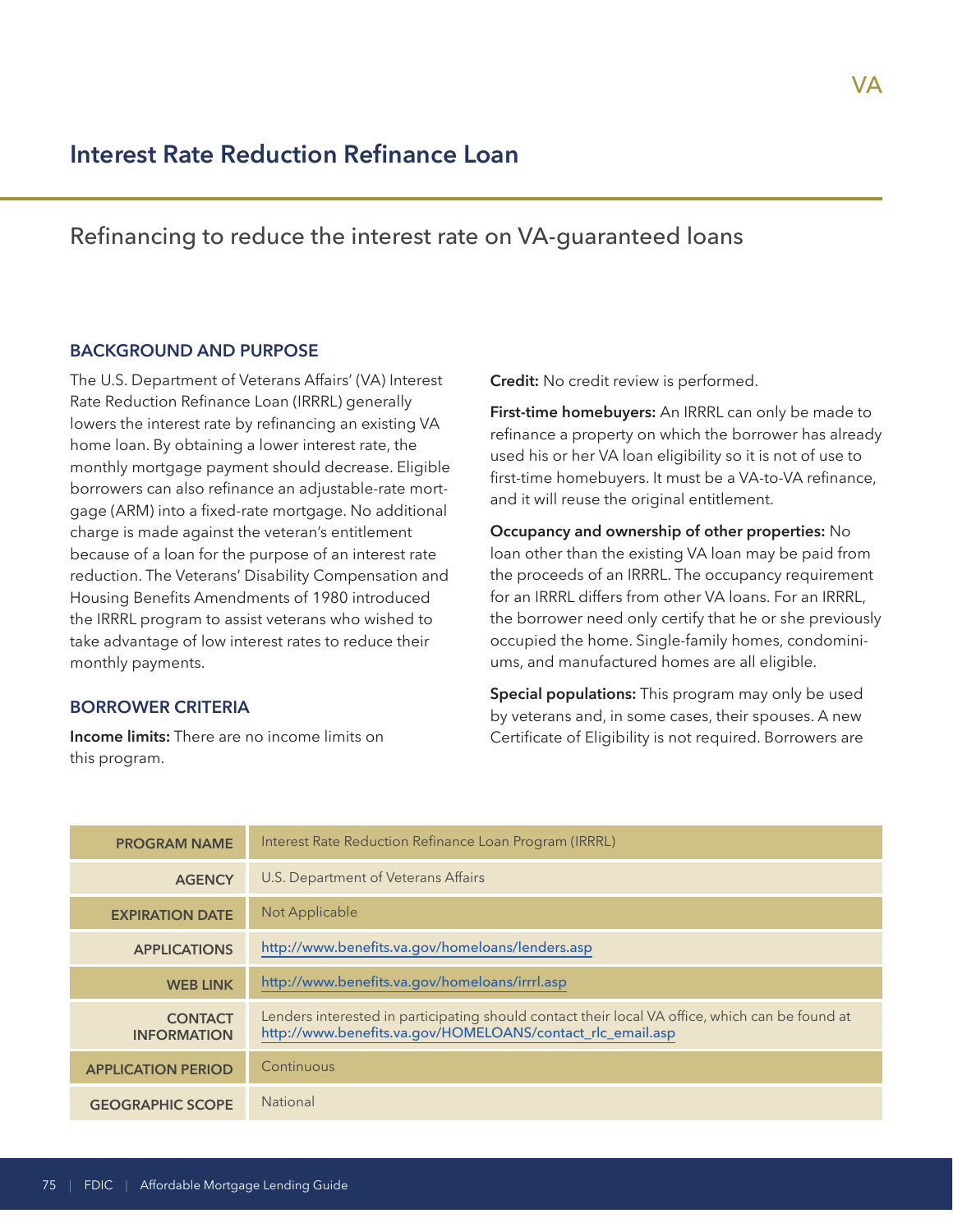not required to show their Certificate of Eligibility to confirm the prior use of entitlement; an email confirmation procedure is available to lenders in lieu of a Certificate of Eligibility.

**Special assistance for persons with disabilities:** Veterans with servicerelated disabilities are generally exempt from the funding fee (0.5 percent of the loan's value, or 1 percent for an unaffixed manufactured home).

## **LOAN CRITERIA**

**Loan limits:** The refinanced loan cannot exceed the existing VA loan plus any financed funding fee.

**Loan-to-value limits:** There are no LTV limits set by VA. The new loan amount may be more than the limits established by the secondary market. It is the lender's responsibility to ensure it has a marketable loan.

**Adjustable-rate mortgages:** Existing VA ARM loans may be refinanced into a fixed rate, hybrid ARM, or traditional ARM, but it must bear a lower interest rate than the loan it is refinancing, unless the loan it is refinancing is an ARM.

**Down payment sources:** No down payment is required; however, an IRRRL may be done with "no money out of pocket" by including all costs in the new loan.

**Homeownership counseling:** Homeownership counseling is not required.

**Mortgage insurance:** Mortgage insurance is not required.

**Debt-to-income ratio:** No credit review is performed.

**Temporary interest rate buy downs:** Generally not allowed since the purpose is to lower the interest rate.

**Refinance:** The borrower may not receive any cash from the loan proceeds for an IRRRL unless it is for the purpose of making energy efficiency improvements.

**Interest rates and loan terms:** Terms are set by the lender.

**Funding fee:** The funding fee for an IRRRL is 0.5 percent of the loan's value, or 1 percent for an unaffixed manufactured home. Funding fees may be financed or paid in cash.

## **POTENTIAL BENEFITS**

Lenders can offer existing cus tomers a product to lower their payments, which may generate further business for the bank.

VA loans offer competitive pricing and terms.

Loans originated through VA may receive favorable consideration under the CRA, depending on the geography or income of the participating borrowers.

Community banks, as supervised institutions, receive automatic authority to originate and close loans with the VA guarantee, making VA loans a relatively easy type of mortgage business to begin offering.

## **POTENTIAL CHALLENGES**

develop new expertise and infra Despite the ease of becoming a VA-authorized lender, community banks may need to acquire or structure in order to participate.

A limited pool of borrowers is eli gible for this program due to the military service requirement.

Lenders retain risk since they are responsible for any loss over 25 percent.

IRRRL applications where a bor rower is more than 30 days late on a mortgage payment must be approved directly by VA.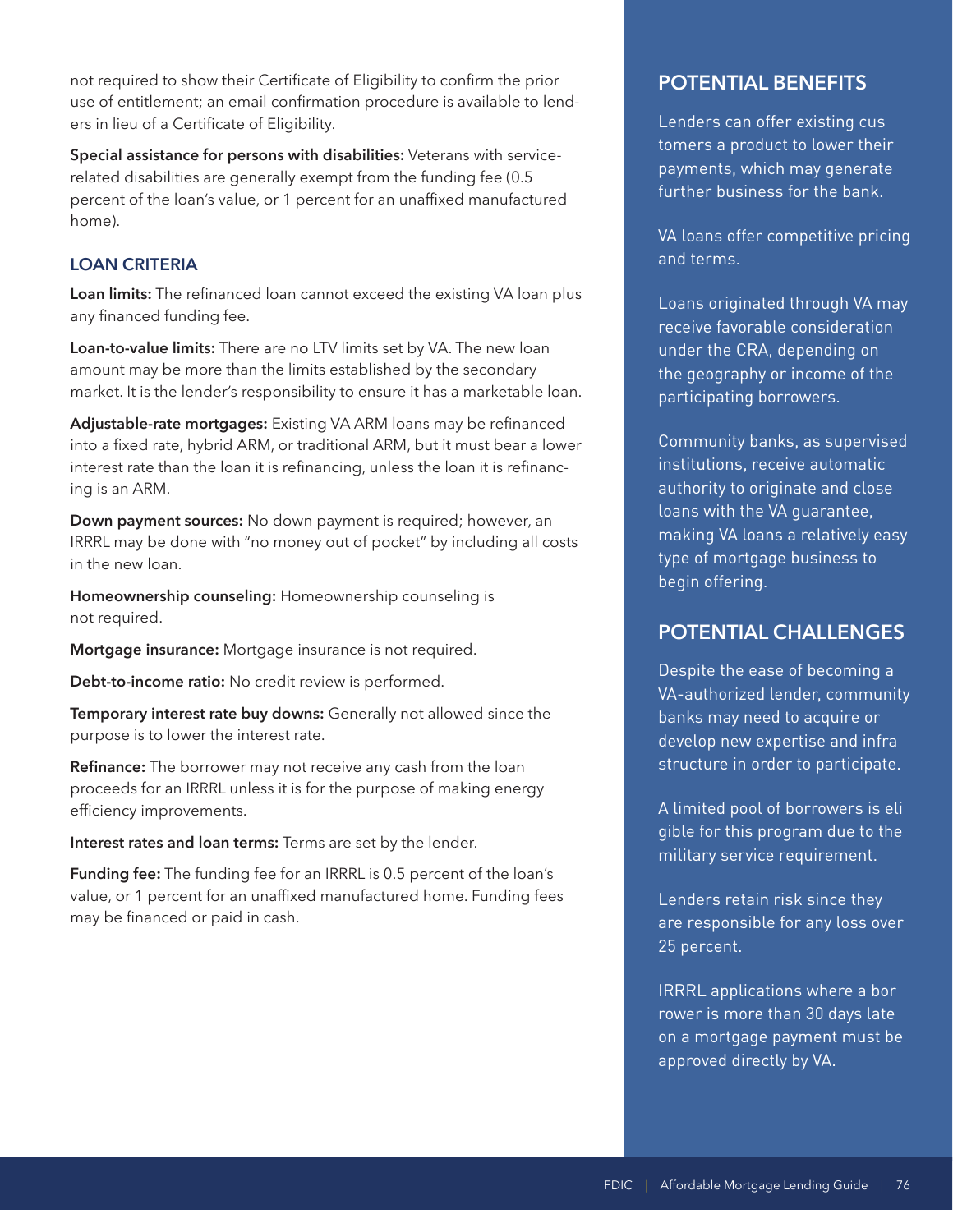### **Potential Benefits**

- Lenders can offer existing customers a product to lower their payments, which may generate further business for the bank.
- VA loans offer competitive pricing and terms.
- Loans originated with VA may receive favorable consideration under the CRA, depending on the geography or income of the participating borrowers.
- Community banks, as supervised institutions, receive automatic authority to originate and close loans with the VA guarantee, making VA loans a relatively easy type of mortgage business to begin offering.

## **Potential Challenges**

- Despite the ease of becoming a VA-authorized lender, community banks may need to acquire or develop new expertise and infrastructure in order to participate.
- A limited pool of borrowers is eligible for this program due to the military service requirement.
- Lenders retain risk since they are responsible for any loss over 25 percent.
- IRRRL applications where a borrower is more than 30 days late on a mortgage payment must be approved directly by VA.

### **SIMILAR PROGRAMS**

- FHA Streamline Refinance
- Fannie Mae Refi Plus™/Home Affordable Refinance Program (HARP)
- Freddie Mac Relief Refinance<sup>SM</sup>/Home Affordable Refinance Program (HARP)